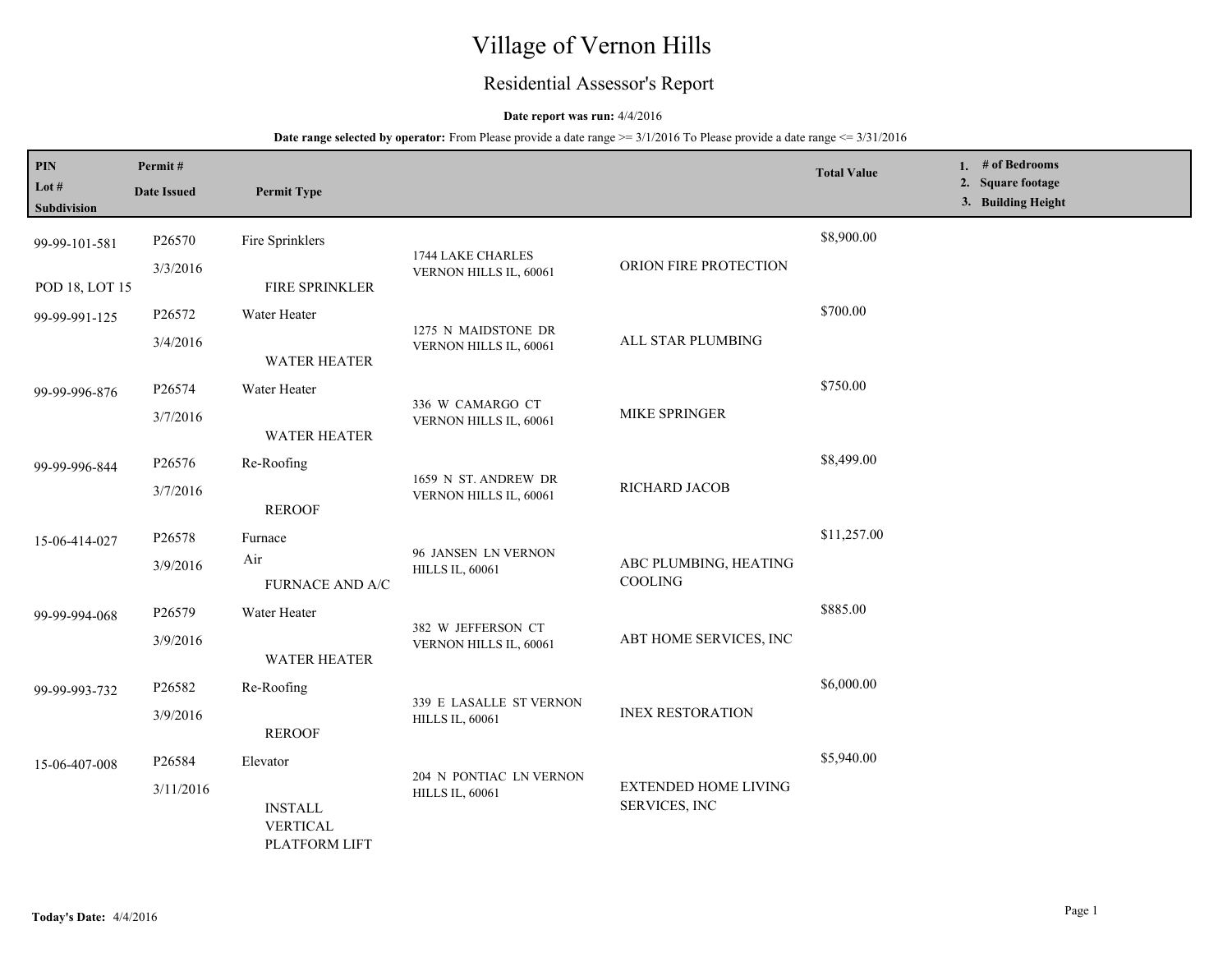| PIN<br>Lot #<br><b>Subdivision</b>                                 | Permit#<br><b>Date Issued</b>   | <b>Permit Type</b>                                             |                                                    |                                              | <b>Total Value</b> | 1. $#$ of Bedrooms<br>2. Square footage<br>3. Building Height |
|--------------------------------------------------------------------|---------------------------------|----------------------------------------------------------------|----------------------------------------------------|----------------------------------------------|--------------------|---------------------------------------------------------------|
| 15-06-407-008                                                      | P26585<br>3/11/2016             | Elevator<br><b>INSTALL</b><br><b>INCLINED</b><br>PLATFORM LIFT | 204 N PONTIAC LN VERNON<br><b>HILLS IL, 60061</b>  | <b>EXTENDED HOME LIVING</b><br>SERVICES, INC | \$21,790.00        |                                                               |
| 99-99-991-654                                                      | P26587<br>3/11/2016             | Re-Roofing<br><b>REROOF</b>                                    | 1643 N CYPRESS POINTE DR<br>VERNON HILLS IL, 60061 | NYBERG ENTERPRISES INC                       | \$12,500.00        |                                                               |
| 99-99-994-365                                                      | P <sub>26589</sub><br>3/11/2016 | Water Heater<br><b>WATER HEATER</b>                            | 425 TYLER CT VERNON<br><b>HILLS IL, 60061</b>      | <b>TRAVIS HORNE</b>                          | \$1,198.00         |                                                               |
| 15-08-211-019                                                      | P <sub>26591</sub><br>3/11/2016 | Fence<br><b>FENCE</b>                                          | 101 COUNTRY CLUB LN<br>VERNON HILLS IL, 60061      | <b>GEORGINA LILLO</b>                        | \$1,800.00         | 3. 6.00                                                       |
| 15-08-403-010                                                      | P26592<br>3/14/2016             | Furnace<br><b>FURNACE</b>                                      | 404 CHESTERFIELD LN<br>VERNON HILLS IL, 60061      | ALLIED AIR CONDITIONING<br><b>HEATING</b>    | \$3,700.00         |                                                               |
| 99-99-100-314<br>LOT <sub>27</sub><br><b>GREGG'S LANDING POD E</b> | P26593<br>3/14/2016             | Water Heater<br><b>WATER HEATER</b>                            | 1511 N OAKMONT DR<br>VERNON HILLS IL, 60061        | $LOT 27$ $E$<br><b>DAVID DYE</b>             | \$845.00           |                                                               |
| 99-00-000-529                                                      | P <sub>26594</sub><br>3/14/2016 | Driveway/Slab<br><b>DRIVEWAY</b><br>REPLACEMENT -<br>320-322   | 320 E PINE LAKE CIR<br>VERNON HILLS IL, 60061      | DUBOIS PAVING COMPANY                        | \$2,354.00         |                                                               |
| 99-99-101-573<br>POD 18, LOT 7                                     | P <sub>26595</sub><br>3/14/2016 | Swimming Pool/Spa<br>Fence<br><b>INGROUND POOL</b><br>W/FENCE  | 1916 LAKE CHARLES<br>VERNON HILLS IL, 60061        | <b>ARVIDSON POOLS &amp; SPA</b>              | \$87,600.00        |                                                               |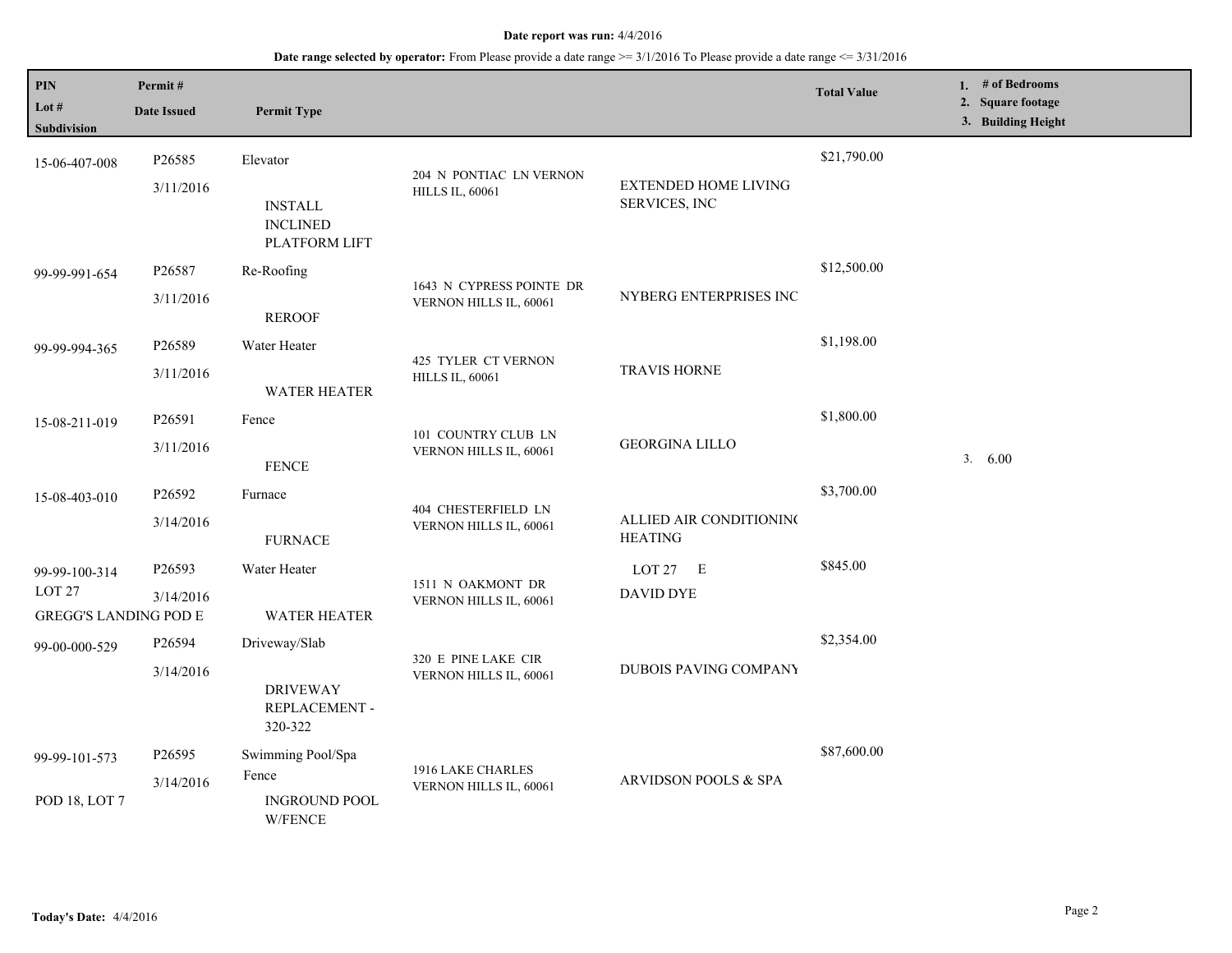| PIN<br>Lot #<br><b>Subdivision</b> | Permit#<br><b>Date Issued</b> | <b>Permit Type</b>     |                                               |                              | <b>Total Value</b> | 1. $#$ of Bedrooms<br>2. Square footage<br>3. Building Height |
|------------------------------------|-------------------------------|------------------------|-----------------------------------------------|------------------------------|--------------------|---------------------------------------------------------------|
| 99-00-000-509                      | P26596                        | Driveway/Slab          |                                               |                              | \$968.00           |                                                               |
|                                    | 3/14/2016                     | <b>DRIVEWAY</b>        | 356 E PINE LAKE CIR<br>VERNON HILLS IL, 60061 |                              |                    |                                                               |
| 11-32-416-001                      | P26597                        | Water Heater           | 157 WEBSTER PL VERNON                         |                              | \$524.00           |                                                               |
|                                    | 3/14/2016                     | <b>WATER HEATER</b>    | <b>HILLS IL, 60061</b>                        | <b>JUICHI TSAU</b>           |                    |                                                               |
| 99-99-999-124                      | P26598                        | Driveway/Slab          | 384 E PINE LAKE CIR                           |                              | \$672.00           |                                                               |
|                                    | 3/14/2016                     | <b>DRIVEWAY</b>        | VERNON HILLS IL, 60061                        |                              |                    |                                                               |
| 99-00-000-508                      | P26599                        | Driveway/Slab          | 374 E PINE LAKE CIR                           |                              | \$363.00           |                                                               |
|                                    | 3/14/2016                     | <b>DRIVEWAY</b>        | VERNON HILLS IL, 60061                        | DUBOIS PAVING COMPANY        |                    |                                                               |
| 99-00-000-479                      | P26600                        | Driveway/Slab          | 440 E PINE LAKE CIR                           |                              | \$1,089.00         |                                                               |
|                                    | 3/14/2016                     | DRIVEWAYS -<br>440-442 | VERNON HILLS IL, 60061                        | DUBOIS PAVING COMPANY        |                    |                                                               |
| 99-00-000-492                      | P <sub>26601</sub>            | Driveway/Slab          |                                               |                              | \$1,950.00         |                                                               |
|                                    | 3/14/2016                     | <b>DRIVEWAY</b>        | 424 E PINE LAKE CIR<br>VERNON HILLS IL, 60061 | DUBOIS PAVING COMPANY        |                    |                                                               |
| 99-00-000-501                      | P26602                        | Driveway/Slab          | 402 E PINE LAKE CIR                           |                              | \$4,036.00         |                                                               |
|                                    | 3/14/2016                     | <b>DRIVEWAY</b>        | VERNON HILLS IL, 60061                        | <b>DUBOIS PAVING COMPANY</b> |                    |                                                               |
| 99-99-999-118                      | P26603                        | Driveway/Slab          | 1396 N PINEHURST DR                           |                              | \$242.00           |                                                               |
|                                    | 3/14/2016                     | <b>DRIVEWAY</b>        | VERNON HILLS IL, 60061                        | <b>DUBOIS PAVING COMPANY</b> |                    |                                                               |
| 99-00-000-504                      | P26604                        | Driveway/Slab          |                                               | <b>DUBOIS PAVING COMPANY</b> | \$672.00           |                                                               |
|                                    | 3/14/2016                     | <b>DRIVEWAY</b>        | 386 E PINE LAKE CIR<br>VERNON HILLS IL, 60061 |                              |                    |                                                               |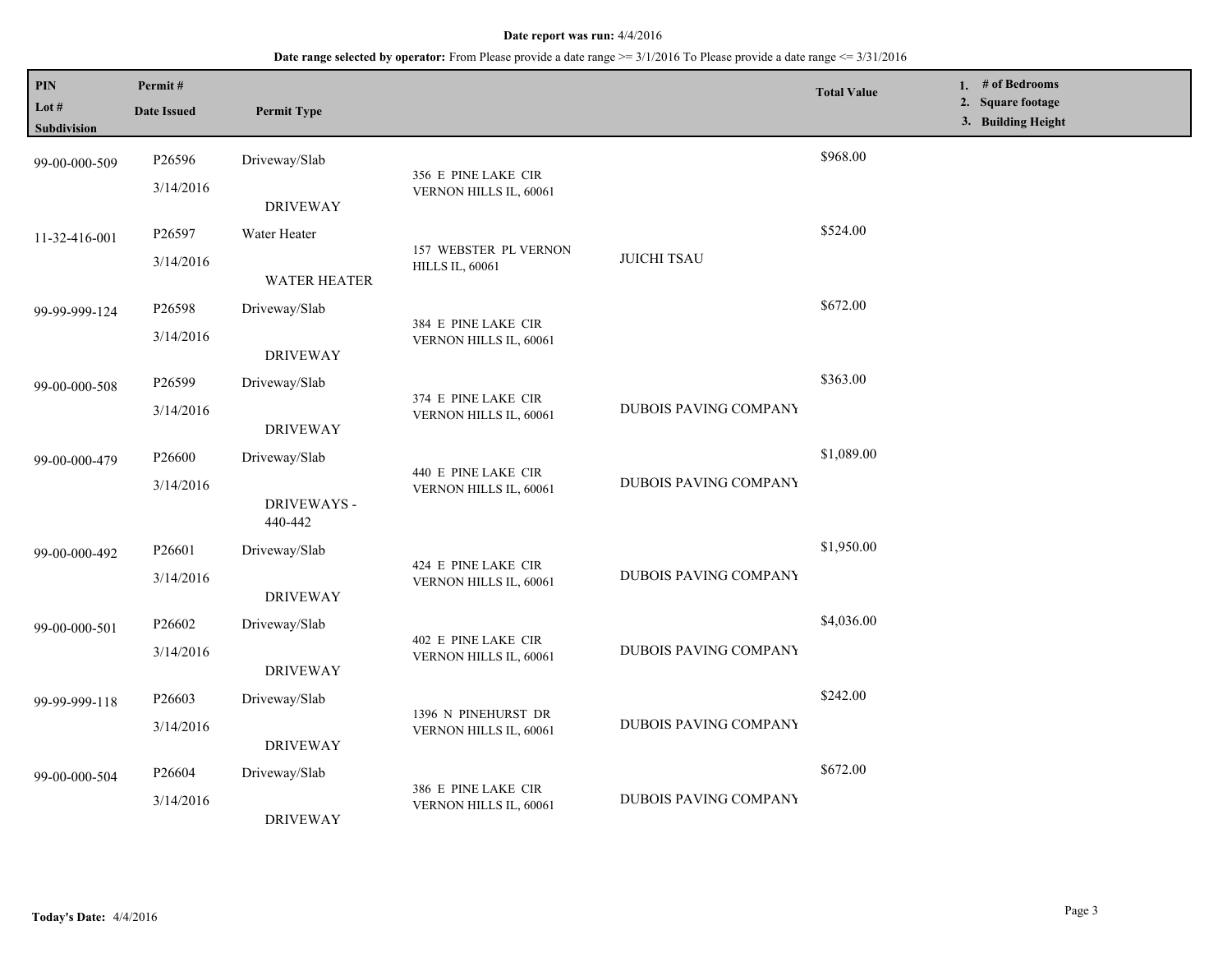| PIN<br>Lot #<br><b>Subdivision</b> | Permit#<br><b>Date Issued</b> | <b>Permit Type</b>     |                                                  |                                           | <b>Total Value</b> | 1. # of Bedrooms<br>2. Square footage<br>3. Building Height |
|------------------------------------|-------------------------------|------------------------|--------------------------------------------------|-------------------------------------------|--------------------|-------------------------------------------------------------|
| 99-00-000-449                      | P <sub>26605</sub>            | Driveway/Slab          |                                                  |                                           | \$1,453.00         |                                                             |
|                                    | 3/14/2016                     | DRIVEWAY -<br>431-433  | 431 E PINE LAKE CIR<br>VERNON HILLS IL, 60061    | DUBOIS PAVING COMPANY                     |                    |                                                             |
| 99-99-994-574                      | P26606                        | Driveway/Slab          |                                                  |                                           | \$1,816.00         |                                                             |
|                                    | 3/14/2016                     | <b>DRIVEWAY</b>        | 486 E PINE LAKE CIR<br>VERNON HILLS IL, 60061    | <b>DUBOIS PAVING COMPANY</b>              |                    |                                                             |
| 99-99-994-544                      | P26607                        | Driveway/Slab          |                                                  |                                           | \$1,816.00         |                                                             |
| PINEHURST LLC                      | 3/14/2016                     | <b>DRIVEWAY</b>        | 476 E PINE LAKE CIR<br>VERNON HILLS IL, 60061    | <b>DUBOIS PAVING COMPANY</b>              |                    |                                                             |
| 99-00-000-466                      | P <sub>26608</sub>            | Driveway/Slab          |                                                  |                                           | \$363.00           |                                                             |
|                                    | 3/14/2016                     | <b>DRIVEWAY</b>        | 462 E PINE LAKE CIR<br>VERNON HILLS IL, 60061    | <b>DUBOIS PAVING COMPANY</b>              |                    |                                                             |
| 99-99-999-142                      | P26609                        | Driveway/Slab          | 343 E PINE LAKE CIR<br>VERNON HILLS IL, 60061    |                                           | \$2,833.00         |                                                             |
|                                    | 3/14/2016                     | <b>DRIVEWAY</b>        |                                                  | DUBOIS PAVING COMPANY                     |                    |                                                             |
| 99-99-999-138                      | P <sub>26610</sub>            | Driveway/Slab          | 351 E PINE LAKE CIR                              |                                           | \$565.00           |                                                             |
|                                    | 3/14/2016                     | <b>DRIVEWAY</b>        | VERNON HILLS IL, 60061                           | DUBOIS PAVING COMPANY                     |                    |                                                             |
| 99-00-000-530                      | P26611                        | Driveway/Slab          |                                                  |                                           | \$1,513.00         |                                                             |
|                                    | 3/14/2016                     | <b>DRIVEWAY</b>        | 300 E PINE LAKE CIR<br>VERNON HILLS IL, 60061    | DUBOIS PAVING COMPANY                     |                    |                                                             |
| 99-00-000-494                      | P26612                        | Driveway/Slab          |                                                  |                                           | \$2,798.00         |                                                             |
|                                    | 3/14/2016                     | <b>DRIVEWAY</b>        | 412 E PINE LAKE CIR<br>VERNON HILLS IL, 60061    | <b>DUBOIS PAVING COMPANY</b>              |                    |                                                             |
| 99-99-100-103                      | P26613                        | Furnace                |                                                  | $19-1$                                    | \$4,300.00         |                                                             |
| $19-1$<br>SHADOW CREEK POD C       | 3/15/2016                     | Air<br>FURNACE AND A/C | 259 W SHADOW CREEK CIR<br>VERNON HILLS IL, 60061 | ALLIED AIR CONDITIONING<br><b>HEATING</b> |                    |                                                             |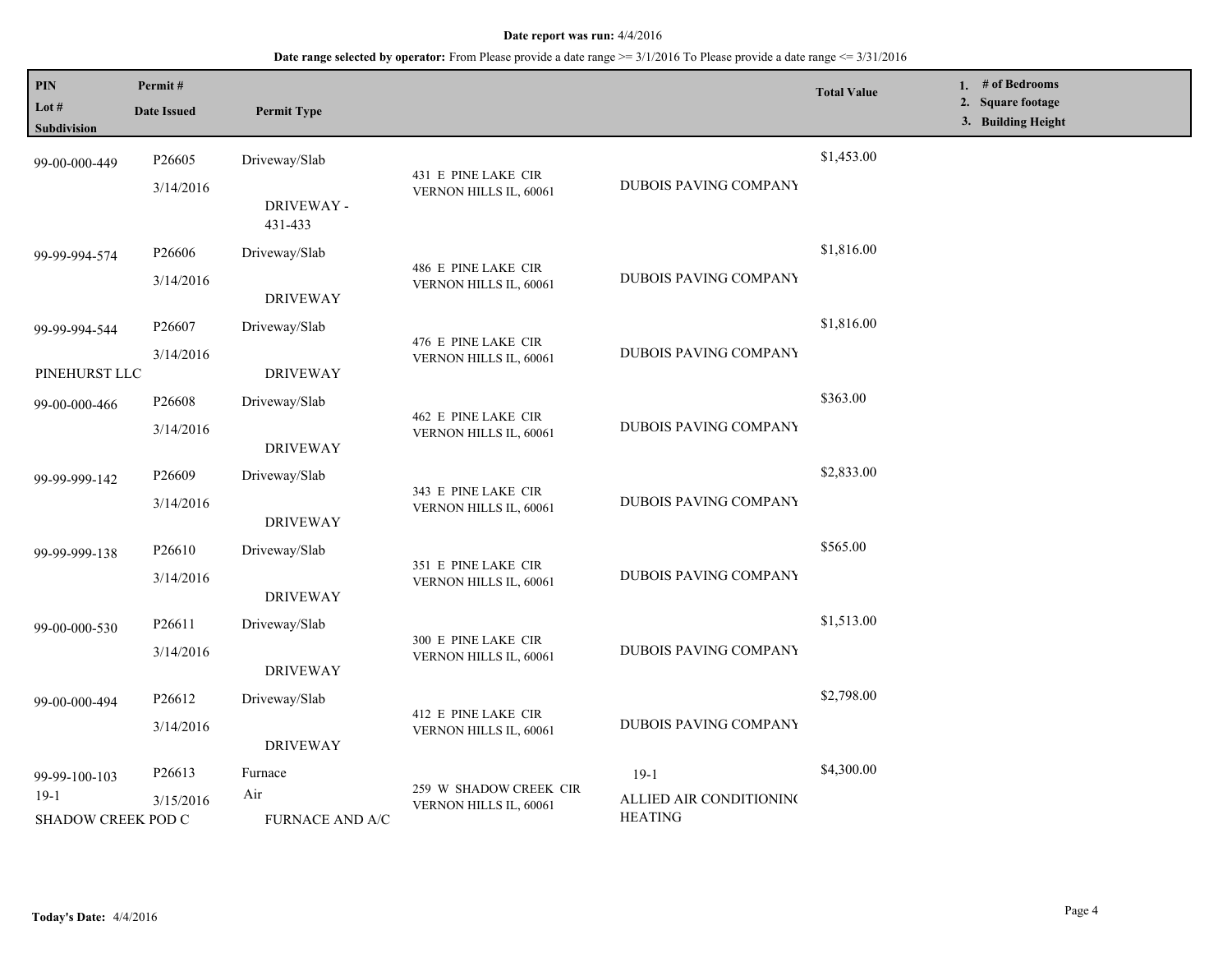| PIN<br>Lot #<br>Subdivision                          | Permit#<br><b>Date Issued</b>   | <b>Permit Type</b>                                                |                                                  |                                                                | <b>Total Value</b> | 1. # of Bedrooms<br>2. Square footage<br>3. Building Height |
|------------------------------------------------------|---------------------------------|-------------------------------------------------------------------|--------------------------------------------------|----------------------------------------------------------------|--------------------|-------------------------------------------------------------|
| 15-05-406-032                                        | P26614<br>3/15/2016             | Re-Roofing<br>Siding<br><b>REROOFING &amp;</b><br><b>SIDING</b>   | 211 ASHLAND CT VERNON<br><b>HILLS IL, 60061</b>  | ADVANCED HOME<br>IMPROVEMENTS, INC.                            | \$20,762.00        |                                                             |
| 11-29-201-085<br>LOT <sub>18</sub><br>POD 13, LOT 18 | P26615<br>3/15/2016             | Misc. Residential<br><b>BSMT: FULL BATH:</b><br><b>3 FIXTURES</b> | 2152 N BEAVER CREEK DR<br>VERNON HILLS IL, 60061 | LOT $18$ 13<br><b>MATRIX BASEMENT FINISH</b><br><b>SYSTEMS</b> | \$56,500.00        |                                                             |
| 99-99-992-069                                        | P <sub>26616</sub><br>3/15/2016 | Re-Roofing<br><b>REROOF</b>                                       | 2033 N INVERNESS DR<br>VERNON HILLS IL, 60061    | AMERICAN BUILDING<br>CONTRACTORS INC-UNLIM                     | \$12,250.00        |                                                             |
| 99-99-996-571                                        | P26617<br>3/15/2016             | Re-Roofing<br><b>REROOF</b>                                       | 517 W VALHALLA TER<br>VERNON HILLS IL, 60061     | AMERICAN BUILDING<br>CONTRACTORS INC-UNLIM                     | \$12,250.00        |                                                             |
| 99-99-996-569<br>35<br><b>GREGG'S LANDING</b>        | P26618<br>3/15/2016             | Re-Roofing<br><b>REROOF</b>                                       | 501 W VALHALLA TER<br>VERNON HILLS IL, 60061     | 35<br>A<br>AMERICAN BUILDING<br>CONTRACTORS INC-UNLIM          | \$12,250.00        |                                                             |
| 99-99-996-554<br>85<br><b>INVERNESS/POD A</b>        | P <sub>26619</sub><br>3/15/2016 | Re-Roofing<br><b>REROOF</b>                                       | 2049 N TREVINO TER<br>VERNON HILLS IL, 60061     | 85<br>AMERICAN BUILDING<br>CONTRACTORS INC-UNLIM               | \$12,250.00        |                                                             |
| 99-99-996-735                                        | P <sub>26620</sub><br>3/15/2016 | Re-Roofing<br><b>REROOF</b>                                       | 1938 N OLYMPIC DR<br>VERNON HILLS IL, 60061      | AMERICAN BUILDING<br>CONTRACTORS INC-UNLIM                     | \$12,250.00        |                                                             |
| 99-99-991-927                                        | P <sub>26621</sub><br>3/15/2016 | Re-Roofing<br><b>REROOF</b>                                       | 1979 N TREVINO TER<br>VERNON HILLS IL, 60061     | <b>AMERICAN BUILDING</b><br>CONTRACTORS INC-UNLIM              | \$12,250.00        |                                                             |
| 99-99-991-936                                        | P26622<br>3/15/2016             | Re-Roofing<br><b>REROOF</b>                                       | 1999 N TREVINO TER<br>VERNON HILLS IL, 60061     | AMERICAN BUILDING<br>CONTRACTORS INC-UNLIM                     | \$12,250.00        |                                                             |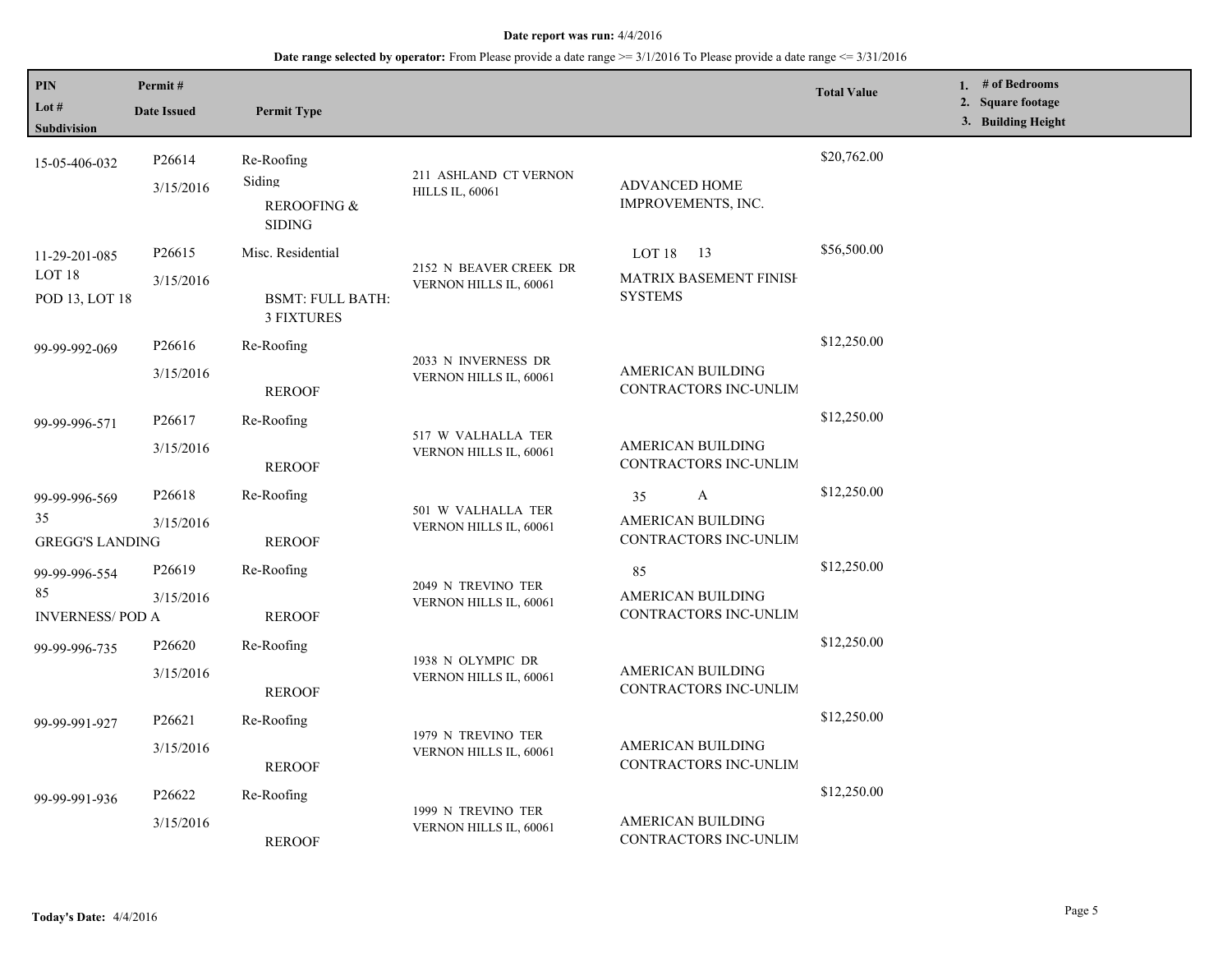| PIN<br>Lot #<br><b>Subdivision</b> | Permit#<br><b>Date Issued</b> | <b>Permit Type</b> |                                               |                                            | <b>Total Value</b> | 1. # of Bedrooms<br>2. Square footage<br>3. Building Height |
|------------------------------------|-------------------------------|--------------------|-----------------------------------------------|--------------------------------------------|--------------------|-------------------------------------------------------------|
| 99-99-991-918                      | P26623                        | Re-Roofing         |                                               |                                            | \$12,250.00        |                                                             |
|                                    | 3/15/2016                     | <b>REROOF</b>      | 1963 N TREVINO TER<br>VERNON HILLS IL, 60061  | AMERICAN BUILDING<br>CONTRACTORS INC-UNLIM |                    |                                                             |
| 99-99-991-984                      | P26624                        | Re-Roofing         | 2000 N TREVINO TER                            |                                            | \$12,250.00        |                                                             |
|                                    | 3/15/2016                     | <b>REROOF</b>      | VERNON HILLS IL, 60061                        | AMERICAN BUILDING<br>CONTRACTORS INC-UNLIM |                    |                                                             |
| 99-99-992-017                      | P <sub>26625</sub>            | Re-Roofing         |                                               |                                            | \$12,250.00        |                                                             |
|                                    | 3/16/2016                     | <b>REROOF</b>      | 2013 N INVERNESS DR<br>VERNON HILLS IL, 60061 | AMERICAN BUILDING<br>CONTRACTORS INC-UNLIM |                    |                                                             |
| 99-99-996-575                      | P <sub>26626</sub>            | Re-Roofing         | 520 W VALHALLA TER<br>VERNON HILLS IL, 60061  |                                            | \$12,250.00        |                                                             |
|                                    | 3/16/2016                     | <b>REROOF</b>      |                                               | AMERICAN BUILDING<br>CONTRACTORS INC-UNLIM |                    |                                                             |
| 99-99-992-093                      | P <sub>26627</sub>            | Re-Roofing         |                                               |                                            | \$12,250.00        |                                                             |
|                                    | 3/16/2016                     | <b>REROOF</b>      | 2041 N TREVINO TER<br>VERNON HILLS IL, 60061  | AMERICAN BUILDING<br>CONTRACTORS INC-UNLIM |                    |                                                             |
| 99-99-996-557                      | P <sub>26628</sub>            | Re-Roofing         |                                               |                                            | \$12,250.00        |                                                             |
|                                    | 3/16/2016                     | <b>REROOF</b>      | 1876 N TREVINO TER<br>VERNON HILLS IL, 60061  | AMERICAN BUILDING<br>CONTRACTORS INC-UNLIM |                    |                                                             |
| 99-99-996-579                      | P <sub>26629</sub>            | Re-Roofing         |                                               | A<br>126                                   | \$12,250.00        |                                                             |
| 126<br><b>GREGG'S LANDING</b>      | 3/16/2016                     | <b>REROOF</b>      | 452 W VALHALLA TER<br>VERNON HILLS IL, 60061  | AMERICAN BUILDING<br>CONTRACTORS INC-UNLIM |                    |                                                             |
| 99-99-996-568                      | P <sub>26630</sub>            | Re-Roofing         |                                               |                                            | \$12,250.00        |                                                             |
|                                    | 3/16/2016                     | <b>REROOF</b>      | 493 W VALHALLA TER<br>VERNON HILLS IL, 60061  | AMERICAN BUILDING<br>CONTRACTORS INC-UNLIM |                    |                                                             |
| 99-99-996-551                      | P <sub>26631</sub>            | Re-Roofing         |                                               |                                            | \$12,250.00        |                                                             |
|                                    | 3/16/2016                     | <b>REROOF</b>      | 2012 N TREVINO TER<br>VERNON HILLS IL, 60061  | AMERICAN BUILDING<br>CONTRACTORS INC-UNLIM |                    |                                                             |
| 99-99-992-127                      | P26632                        | Re-Roofing         |                                               |                                            | \$12,250.00        |                                                             |
|                                    | 3/16/2016                     | <b>REROOF</b>      | 2053 N INVERNESS DR<br>VERNON HILLS IL, 60061 | AMERICAN BUILDING<br>CONTRACTORS INC-UNLIM |                    |                                                             |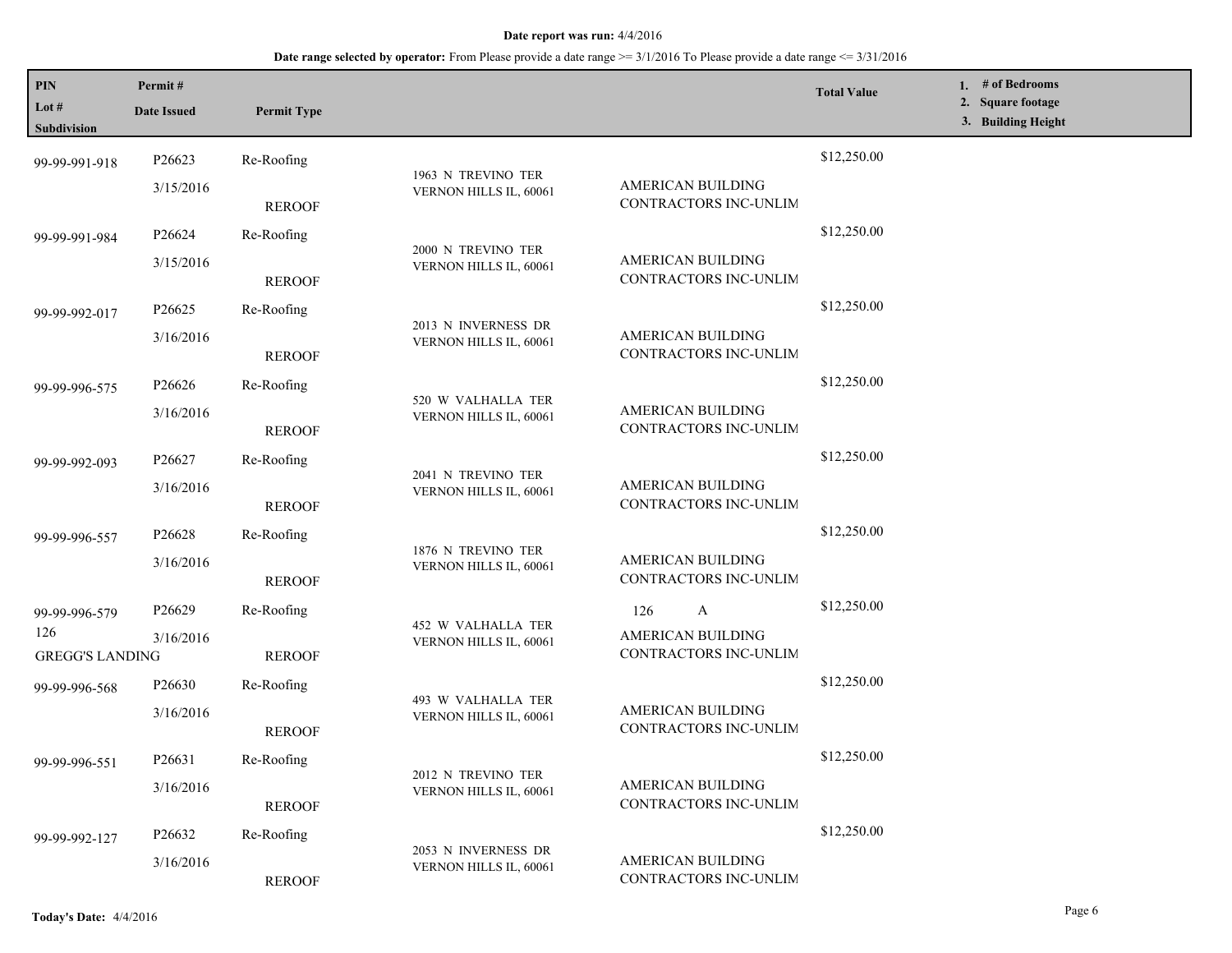| PIN<br>Lot #<br>Subdivision         | Permit#<br><b>Date Issued</b> | <b>Permit Type</b>                                                                                                                           |                                                   |                                                  | <b>Total Value</b> | 1. $#$ of Bedrooms<br>2. Square footage<br>3. Building Height |
|-------------------------------------|-------------------------------|----------------------------------------------------------------------------------------------------------------------------------------------|---------------------------------------------------|--------------------------------------------------|--------------------|---------------------------------------------------------------|
| 99-00-000-051                       | P26636<br>3/16/2016           | Re-Roofing<br>Siding<br><b>REROOF AND</b><br><b>SIDING</b>                                                                                   | 314 SHEFFIELD LN VERNON<br><b>HILLS IL, 60061</b> | LEN CONSTRUCTION                                 | \$25,540.00        |                                                               |
| 99-99-101-146<br>$3A-2$<br>$3A-2$   | P26637<br>3/17/2016           | Misc. Residential<br><b>INSTALL UNDER</b><br><b>SLAB PLUMBING</b><br>AND FINISH FULL<br>BATH OPTION IN<br>LOWER LEVEL (3<br><b>FIXTURES)</b> | 1132 WINDWARD VERNON<br><b>HILLS IL, 60061</b>    | $3A-2$<br><b>LEXINGTON HOMES</b>                 | \$5,000.00         |                                                               |
| 99-99-994-609                       | P26639<br>3/17/2016           | Air Conditioning<br>A/C                                                                                                                      | 498 W SYCAMORE ST<br>VERNON HILLS IL, 60061       | ALLIED AIR CONDITIONING<br><b>HEATING</b>        | \$3,100.00         |                                                               |
| 99-99-996-621                       | P26641<br>3/18/2016           | Re-Roofing<br><b>REOOF</b>                                                                                                                   | 274 E RANNEY AV VERNON<br><b>HILLS IL, 60061</b>  | <b>INTERIOR AND EXTERIOR</b><br>RESTORATION CORP | \$10,030.00        |                                                               |
| 15-04-303-068                       | P26643<br>3/18/2016           | Furnace<br>Air<br><b>FURNACE AND A/C</b>                                                                                                     | <b>6 KESWICK LN VERNON</b><br>HILLS IL, 60061     | ARS OF ILLINOIS (AMERIC/<br><b>RESIDENTIAL</b>   | \$8,170.00         |                                                               |
| 99-99-101-145<br>$3A-1$<br>$3A-1$   | P26644<br>3/18/2016           | Fire Sprinklers<br>FIRE SPRINKLER:<br><b>BLDG 3A</b><br>$(1130-1136)$                                                                        | 1130 WINDWARD VERNON<br><b>HILLS IL, 60061</b>    | $3A-1$<br>UNITED STATES ALLIANCE                 | \$17,122.00        |                                                               |
| 99-99-101-144<br>$5 - 1$<br>$5 - 1$ | P26645<br>3/18/2016           | Fire Sprinklers<br><b>FIRE SPRINKLER</b><br>1264-1262-1260<br><b>DANFORTH</b>                                                                | <b>1264 DANFORTH VERNON</b><br>HILLS IL, 60061    | $5 - 1$<br>UNITED STATES ALLIANCE                | \$17,122.00        |                                                               |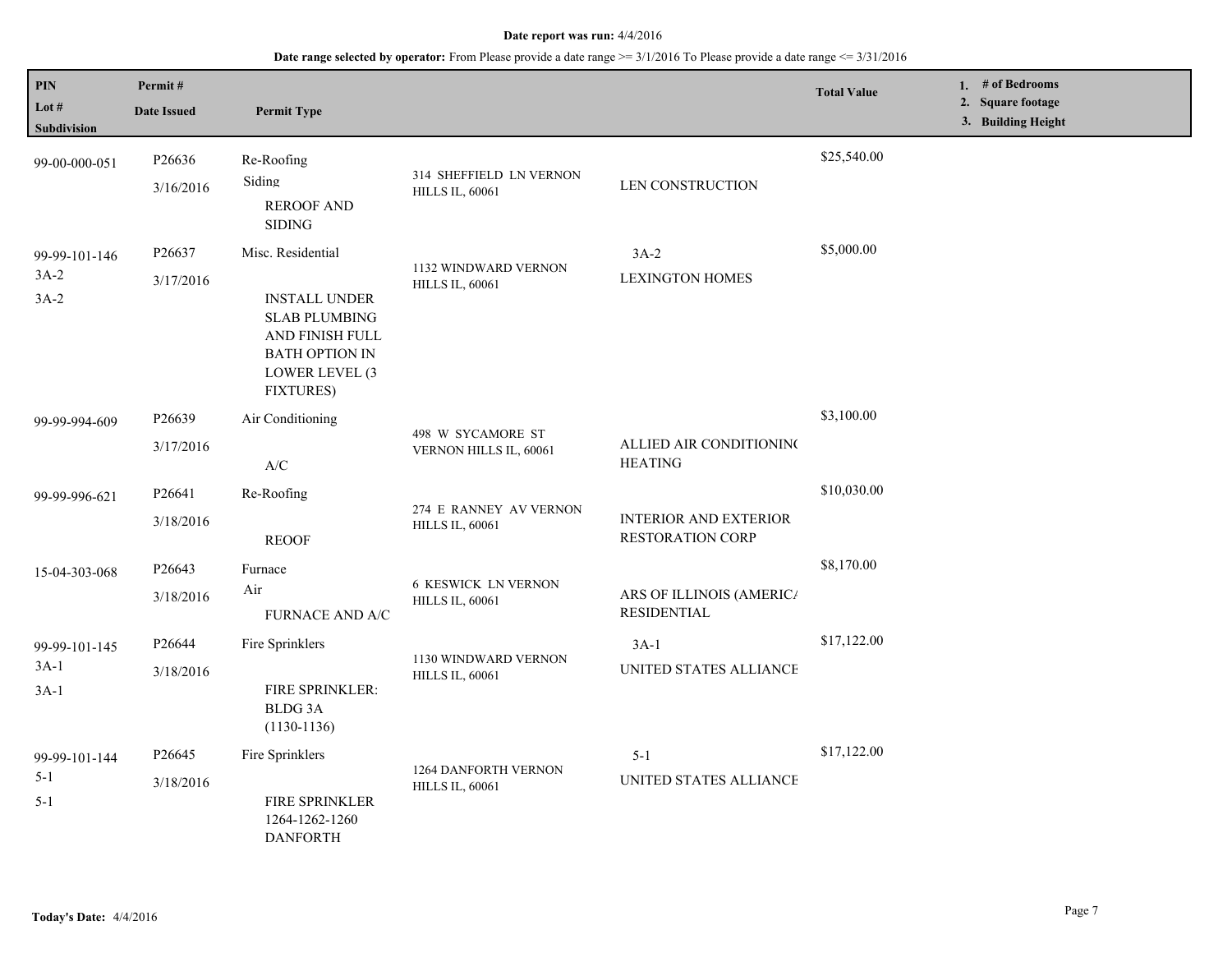| PIN<br>Lot #<br>Subdivision | Permit#<br><b>Date Issued</b>                                                  | <b>Permit Type</b>                      |                                                  |                         | <b>Total Value</b> | 1. $#$ of Bedrooms<br>2. Square footage<br>3. Building Height |
|-----------------------------|--------------------------------------------------------------------------------|-----------------------------------------|--------------------------------------------------|-------------------------|--------------------|---------------------------------------------------------------|
| 15-05-424-014               | P26646                                                                         | Patio                                   |                                                  |                         | \$6,885.00         |                                                               |
|                             | 3/18/2016                                                                      | <b>PATIO</b>                            | 306 ALBRIGHT CT VERNON<br><b>HILLS IL, 60061</b> | A.M. LANDSCAPE & DESIGI |                    |                                                               |
| 99-99-101-153               | P <sub>26647</sub>                                                             | Fire Sprinklers                         | 1152 WINDWARD VERNON                             | $4-1$                   | \$17,122.00        |                                                               |
| $4-1$<br>$4 - 1$            | 3/18/2016                                                                      | FIRE SPRINKLER:<br>BLDG 4 (1152-1156)   | <b>HILLS IL, 60061</b>                           | UNITED STATES ALLIANCE  |                    |                                                               |
| 15-04-309-005               | P26648                                                                         | Misc. Residential                       | 205 KNOLLWOOD LN                                 |                         | \$6,000.00         |                                                               |
|                             | 3/21/2016                                                                      | <b>FINISH BASEMENT</b><br>(no plumbing) | VERNON HILLS IL, 60061                           | DAVID J DOERHOEFER      |                    |                                                               |
| 99-99-100-186               | P26650                                                                         | Misc. Residential                       | 398 ROYAL ST. GEORGE                             | LOT <sub>9</sub>        | \$1,000.00         |                                                               |
| LOT <sub>9</sub>            | 3/21/2016<br><b>GREGG'S LANDING POD 16</b><br><b>KITCHEN</b><br><b>REMODEL</b> | VERNON HILLS IL, 60061                  | DI YANG                                          |                         |                    |                                                               |
| 15-08-409-017               | P26652                                                                         | Fence                                   |                                                  |                         | \$1,250.00         |                                                               |
|                             | 3/21/2016                                                                      | <b>FENCE</b>                            | 246 MONTCLAIR RD<br>VERNON HILLS IL, 60061       | ROBERT KURIAN           |                    | 3.4.00                                                        |
| 11-32-416-008               | P <sub>26655</sub>                                                             | Sewer Repair                            | 156 WEBSTER PL VERNON                            |                         | \$5,000.00         |                                                               |
|                             | 3/23/2016                                                                      | <b>EMERGENCY</b><br><b>SEWER REPAIR</b> | <b>HILLS IL, 60061</b>                           | RAVINIA PLUMBING & HTC  |                    |                                                               |
| 15-05-413-005               | P26656                                                                         | Re-Roofing                              |                                                  |                         | \$3,500.00         |                                                               |
|                             | 3/23/2016                                                                      | <b>RE-ROOF</b>                          | 201 MYSTIC PL VERNON<br><b>HILLS IL, 60061</b>   | <b>ERIC S JENS</b>      |                    |                                                               |
| 15-05-405-032               | P26657                                                                         | Re-Roofing                              | 240 ANNAPOLIS DR                                 |                         | \$5,500.00         |                                                               |
|                             | 3/23/2016                                                                      | <b>RE-RROF</b>                          | VERNON HILLS IL, 60061                           | JOHN BERARDUCCI         |                    |                                                               |
| 15-05-424-002               | P <sub>26658</sub>                                                             | Re-Roofing                              |                                                  | ALOHA CONSTRUCTION IN   | \$3,800.00         |                                                               |
|                             | 3/23/2016                                                                      | <b>RE-ROOF</b>                          | 330 ALBERT DR VERNON<br><b>HILLS IL, 60061</b>   |                         |                    |                                                               |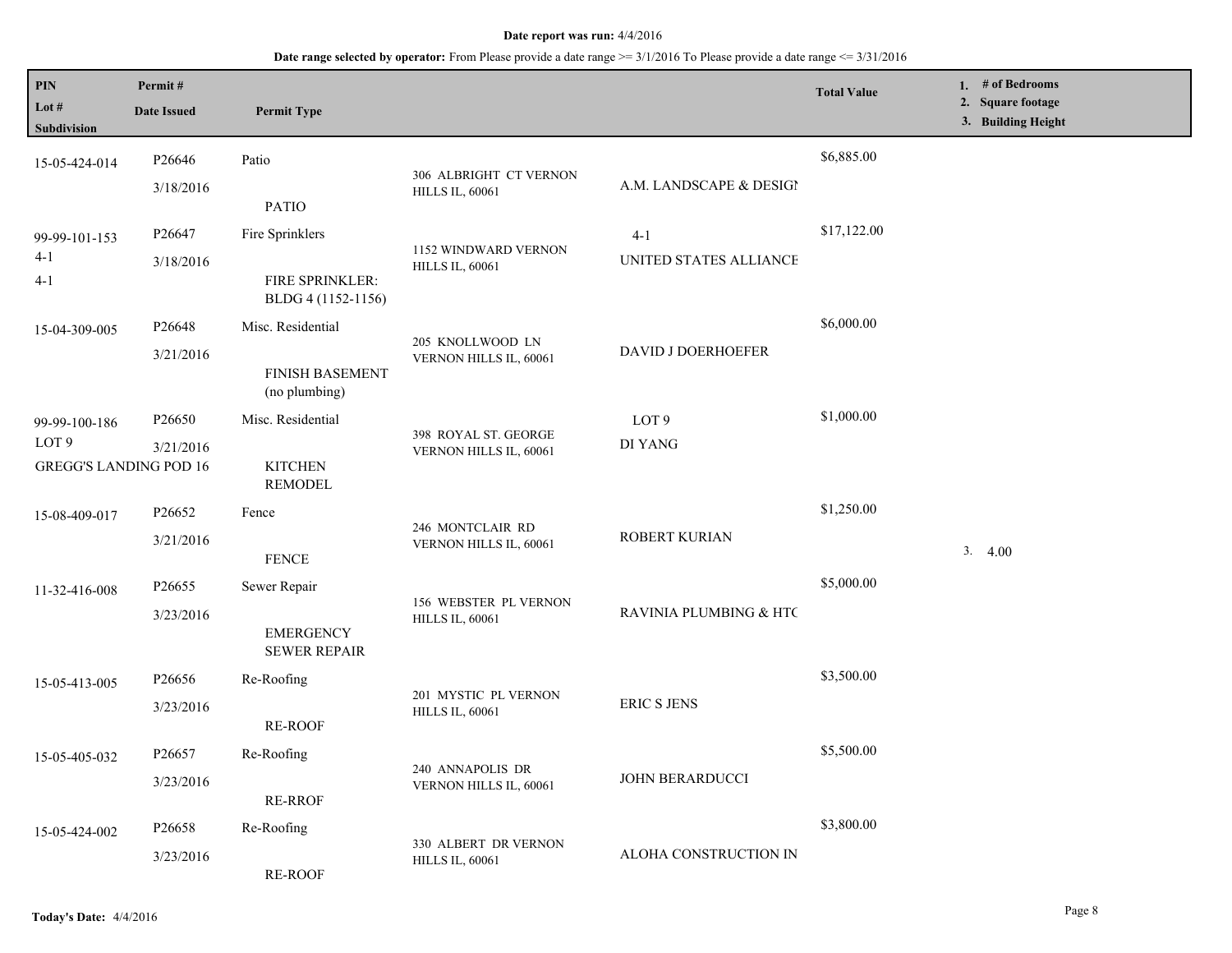| <b>PIN</b><br>Lot $#$<br><b>Subdivision</b> | Permit#<br><b>Date Issued</b> | <b>Permit Type</b>                                                          |                                                       |                                   | <b>Total Value</b> | 1. # of Bedrooms<br>2. Square footage<br>3. Building Height |
|---------------------------------------------|-------------------------------|-----------------------------------------------------------------------------|-------------------------------------------------------|-----------------------------------|--------------------|-------------------------------------------------------------|
| 99-99-101-133<br>$7 - 1$<br>$7 - 1$         | P26659<br>3/23/2016           | Fire Sprinklers<br>FIRE SPRINKLER:<br>BLDG 7 (1208-1200)                    | <b>1208 DANFORTH VERNON</b><br><b>HILLS IL, 60061</b> | $7 - 1$<br>UNITED STATES ALLIANCE | \$17,122.00        |                                                             |
| 99-99-101-137<br>$6A-5$<br>$6A-5$           | P26660<br>3/23/2016           | Fire Sprinklers<br>FIRE SPRINKLER:<br>BLDG 6 A<br>$(1247 - 1241)$           | 1247 DANFORTH VERNON<br><b>HILLS IL, 60061</b>        | $6A-5$<br>UNITED STATES ALLIANCE  | \$17,122.00        |                                                             |
| 99-99-101-141<br>$6B-1$<br>$6B-1$           | P26661<br>3/23/2016           | Fire Sprinklers<br>FIRE SPRINKLER:<br>BLDG 6 B<br>$(1255 - 1249)$           | <b>1255 DANFORTH VERNON</b><br><b>HILLS IL, 60061</b> | $6B-1$<br>UNITED STATES ALLIANCE  | \$17,122.00        |                                                             |
| 99-99-101-149<br>$3B-5$<br>$3B-5$           | P26662<br>3/23/2016           | Fire Sprinklers<br>FIRE SPRINKLER:<br><b>BLDG3B</b><br>$(1138-1144)$        | 1138 WINDWARD VERNON<br><b>HILLS IL, 60061</b>        | $3B-5$<br>UNITED STATES ALLIANCE  | \$17,122.00        |                                                             |
| 99-99-101-137<br>$6A-5$<br>$6A-5$           | P26663<br>3/23/2016           | Multi-Family New<br><b>UNIT 6A-5, 520</b><br>PLAN, 2 BR, 2.5<br><b>BTHS</b> | <b>1247 DANFORTH VERNON</b><br><b>HILLS IL, 60061</b> | $6A-5$<br><b>LEXINGTON HOMES</b>  | \$154,770.00       | 2.0<br>1,702.00<br>2.<br>3. 33.00                           |
| 99-99-101-136<br>$6A-6$<br>$6A-6$           | P26664<br>3/23/2016           | Multi-Family New<br><b>UNIT 6A-6, 530</b><br>PLAN, 3 BR, 2.5<br><b>BTHS</b> | <b>1245 DANFORTH VERNON</b><br><b>HILLS IL, 60061</b> | $6A-6$<br><b>LEXINGTON HOMES</b>  | \$172,634.00       | 3.0<br>1,884.00<br>2.<br>3. 33.00                           |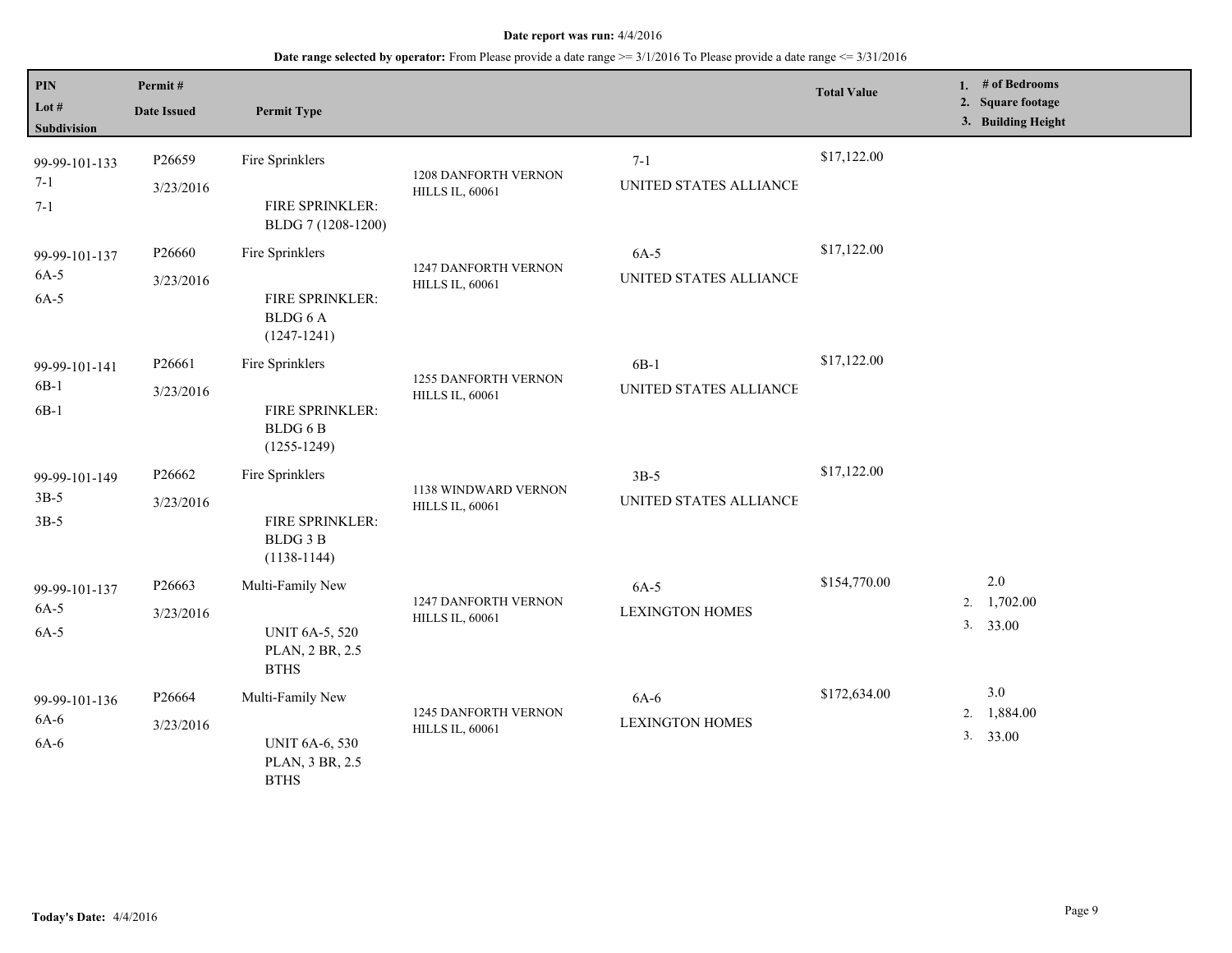| PIN                                   | Permit#                         |                                                                                           |                                                |                                  | <b>Total Value</b> | 1. # of Bedrooms                        |
|---------------------------------------|---------------------------------|-------------------------------------------------------------------------------------------|------------------------------------------------|----------------------------------|--------------------|-----------------------------------------|
| Lot $#$<br>Subdivision                | <b>Date Issued</b>              | <b>Permit Type</b>                                                                        |                                                |                                  |                    | 2. Square footage<br>3. Building Height |
| 99-99-101-135<br>$6A-7$<br>$6A-7$     | P26665<br>3/23/2016             | Multi-Family New<br><b>UNIT 6A-7, 520</b><br>PLAN, 2 BR, 2.5                              | 1243 DANFORTH VERNON<br><b>HILLS IL, 60061</b> | 6A-7<br><b>LEXINGTON HOMES</b>   | \$154,770.00       | $2.0\,$<br>2. 1,702.00<br>3. 33.00      |
| 99-99-101-134<br>$6A-8$<br>$6A-8$     | P26666<br>3/23/2016             | <b>BTHS</b><br>Multi-Family New<br><b>UNIT 6A-8, 530</b><br>PLAN, 3 BR, 2.5<br><b>BTH</b> | 1241 DANFORTH VERNON<br><b>HILLS IL, 60061</b> | $6A-8$<br><b>LEXINGTON HOMES</b> | \$172,634.00       | 3.0<br>2. 1,884.00<br>3. 33.00          |
| 99-00-000-432<br>21<br>LOT 21, POD 15 | P26667<br>3/23/2016             | Patio<br><b>EXTEND PATIO</b>                                                              | 1829 N SAWGRASS ST<br>VERNON HILLS IL, 60061   | 15<br>21<br><b>FRANK COOK</b>    | \$4,900.00         |                                         |
| 99-00-000-478                         | P26669<br>3/24/2016             | Driveway/Slab<br><b>DRIVEWAY</b>                                                          | 438 E PINE LAKE CIR<br>VERNON HILLS IL, 60061  | DUBOIS PAVING COMPANY            | \$4,100.00         |                                         |
| 99-00-000-486                         | P <sub>26670</sub><br>3/24/2016 | Driveway/Slab<br><b>DRIVEWAY</b>                                                          | 432 E PINE LAKE CIR<br>VERNON HILLS IL, 60061  | <b>DUBOIS PAVING COMPANY</b>     | \$5,883.00         |                                         |
| 99-00-000-480                         | P26671<br>3/24/2016             | Driveway/Slab<br><b>DRIVEWAY</b>                                                          | 442 E PINE LAKE CIR<br>VERNON HILLS IL, 60061  | <b>DUBOIS PAVING COMPANY</b>     | \$4,100.00         |                                         |
| 99-00-000-484                         | P26672<br>3/24/2016             | Driveway/Slab<br><b>DRIVEWAY</b>                                                          | 428 E PINE LAKE CIR<br>VERNON HILLS IL, 60061  | DUBOIS PAVING COMPANY            | \$5,883.00         |                                         |
| 99-99-999-132                         | P26673<br>3/24/2016             | Driveway/Slab<br><b>DRIVEWAY</b>                                                          | 1484 N PINEHURST DR<br>VERNON HILLS IL, 60061  | <b>DUBOIS PAVING COMPANY</b>     | \$2,798.00         |                                         |
| 99-00-000-470                         | P26674<br>3/24/2016             | Driveway/Slab<br><b>DRIVEWAY</b>                                                          | 470 E PINE LAKE CIR<br>VERNON HILLS IL, 60061  | <b>DUBOIS PAVING COMPANY</b>     | \$4,157.00         |                                         |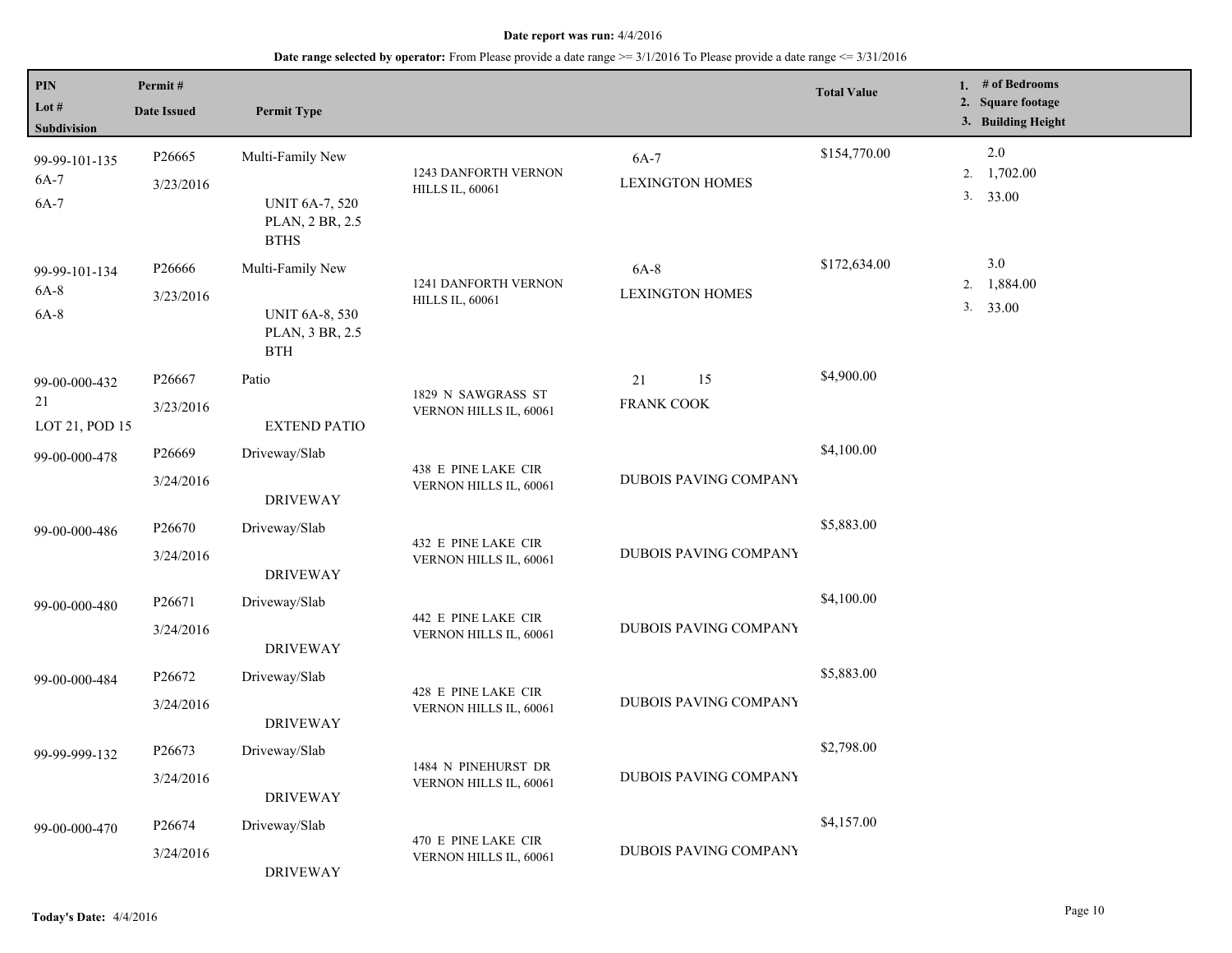| <b>PIN</b><br>Lot #<br>Subdivision | Permit#<br><b>Date Issued</b> | <b>Permit Type</b> |                                                  |                              | <b>Total Value</b> | 1. # of Bedrooms<br>2. Square footage<br>3. Building Height |
|------------------------------------|-------------------------------|--------------------|--------------------------------------------------|------------------------------|--------------------|-------------------------------------------------------------|
| 99-00-000-476                      | P26675                        | Driveway/Slab      |                                                  |                              | \$3,837.00         |                                                             |
|                                    | 3/24/2016                     | <b>DRIVEWAY</b>    | 458 E PINE LAKE CIR<br>VERNON HILLS IL, 60061    | DUBOIS PAVING COMPANY        |                    |                                                             |
| 99-99-999-603                      | P26676                        | Driveway/Slab      | 446 E PINE LAKE CIR                              |                              | \$4,100.00         |                                                             |
|                                    | 3/24/2016                     | <b>DRIVEWAY</b>    | VERNON HILLS IL, 60061                           | <b>DUBOIS PAVING COMPANY</b> |                    |                                                             |
| 99-00-000-474                      | P26677                        | Driveway/Slab      | 454 E PINE LAKE CIR                              |                              | \$3,997.00         |                                                             |
|                                    | 3/24/2016                     | <b>DRIVEWAY</b>    | VERNON HILLS IL, 60061                           | DUBOIS PAVING COMPANY        |                    |                                                             |
| 11-32-413-043                      | P <sub>26678</sub>            | Driveway/Slab      | 971 N VERNON CT VERNON                           |                              | \$1,844.00         |                                                             |
|                                    | 3/24/2016                     | <b>DRIVEWAY</b>    | <b>HILLS IL, 60061</b>                           | DUBOIS PAVING COMPANY        |                    |                                                             |
| 11-32-413-044                      | P26679                        | Driveway/Slab      |                                                  |                              | \$2,108.00         |                                                             |
|                                    | 3/24/2016                     | <b>DRIVEWAY</b>    | 967 N VERNON CT VERNON<br><b>HILLS IL, 60061</b> | DUBOIS PAVING COMPANY        |                    |                                                             |
| 11-32-413-045                      | P26680                        | Driveway/Slab      | 963 N VERNON CT VERNON                           | DUBOIS PAVING COMPANY        | \$2,132.00         |                                                             |
|                                    | 3/24/2016                     | <b>DRIVEWAY</b>    | <b>HILLS IL, 60061</b>                           |                              |                    |                                                             |
| 11-32-413-031                      | P26681                        | Driveway/Slab      | 960 N VERNON CT VERNON                           |                              | \$2,088.00         |                                                             |
|                                    | 3/24/2016                     | <b>DRIVEWAY</b>    | <b>HILLS IL, 60061</b>                           | <b>DUBOIS PAVING COMPANY</b> |                    |                                                             |
| 11-32-413-028                      | P <sub>26682</sub>            | Driveway/Slab      |                                                  |                              | \$1,991.00         |                                                             |
|                                    | 3/24/2016                     | <b>DRIVEWAY</b>    | 972 N VERNON CT VERNON<br><b>HILLS IL, 60061</b> | DUBOIS PAVING COMPANY        |                    |                                                             |
| 11-32-413-029                      | P26683                        | Driveway/Slab      |                                                  |                              | \$1,991.00         |                                                             |
|                                    | 3/24/2016                     | <b>DRIVEWAY</b>    | 968 N VERNON CT VERNON<br><b>HILLS IL, 60061</b> | DUBOIS PAVING COMPANY        |                    |                                                             |
| 11-32-413-027                      | P26684                        | Driveway/Slab      |                                                  | DUBOIS PAVING COMPANY        | \$2,967.00         |                                                             |
|                                    | 3/24/2016                     | <b>DRIVEWAY</b>    | 976 N VERNON CT VERNON<br><b>HILLS IL, 60061</b> |                              |                    |                                                             |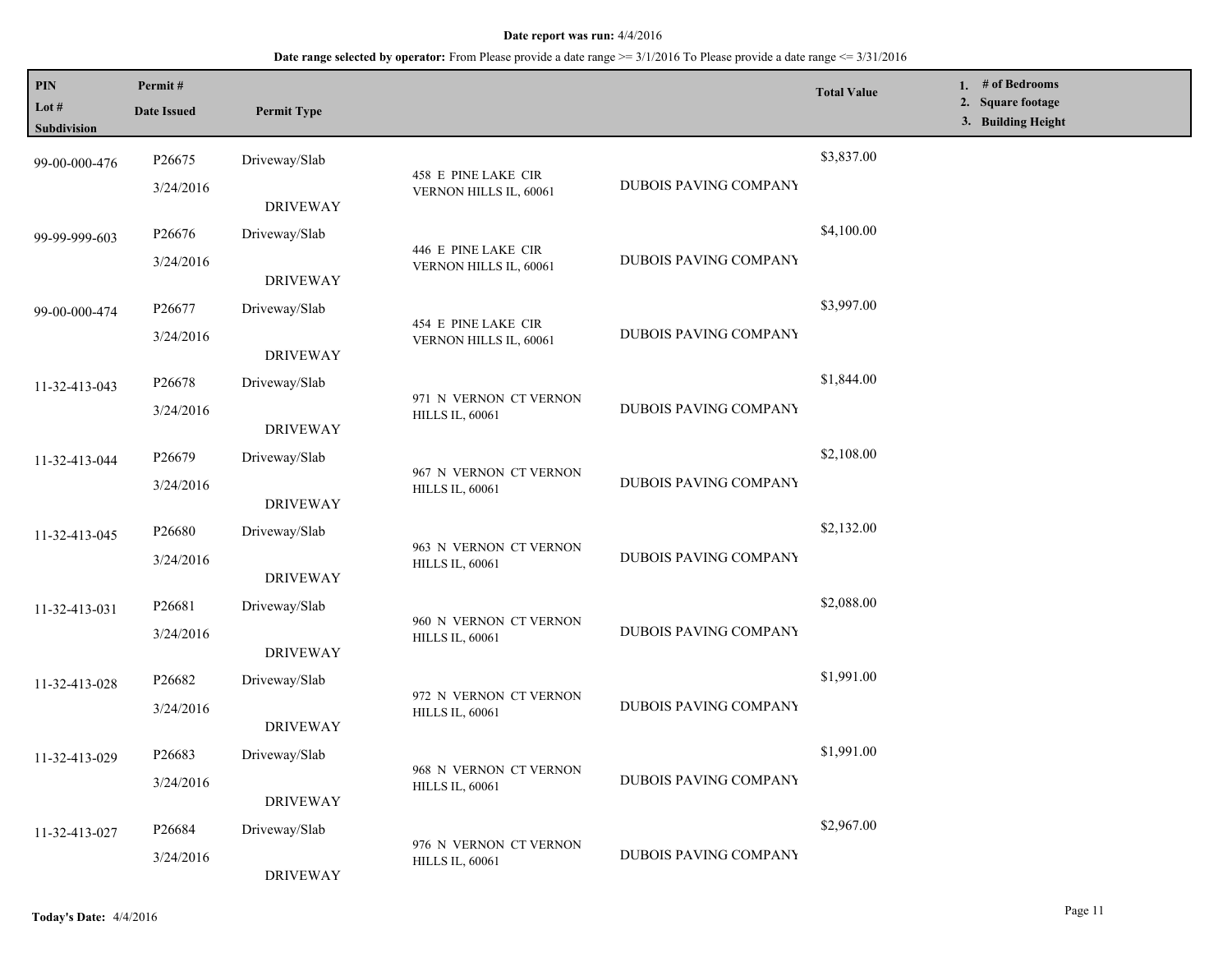| PIN<br>Lot #<br>Subdivision | Permit#<br><b>Date Issued</b> | <b>Permit Type</b> |                                               |                              | <b>Total Value</b> | 1. # of Bedrooms<br>2. Square footage<br>3. Building Height |
|-----------------------------|-------------------------------|--------------------|-----------------------------------------------|------------------------------|--------------------|-------------------------------------------------------------|
| 11-32-413-069               | P26685                        | Driveway/Slab      |                                               |                              | \$2,025.00         |                                                             |
|                             | 3/24/2016                     | <b>DRIVEWAY</b>    | 131 W BRANDYWINE CT<br>VERNON HILLS IL, 60061 | DUBOIS PAVING COMPANY        |                    |                                                             |
| 11-32-413-068               | P26686                        | Driveway/Slab      | 135 W BRANDYWINE CT                           |                              | \$1,639.00         |                                                             |
|                             | 3/24/2016                     | <b>DRIVEWAY</b>    | VERNON HILLS IL, 60061                        | <b>DUBOIS PAVING COMPANY</b> |                    |                                                             |
| 11-32-413-066               | P26687                        | Driveway/Slab      | 141 W BRANDYWINE CT                           |                              | \$1,781.00         |                                                             |
|                             | 3/24/2016                     | <b>DRIVEWAY</b>    | VERNON HILLS IL, 60061                        | DUBOIS PAVING COMPANY        |                    |                                                             |
| 11-32-413-064               | P <sub>26688</sub>            | Driveway/Slab      | 149 W BRANDYWINE CT                           |                              | \$1,971.00         |                                                             |
|                             | 3/24/2016                     | <b>DRIVEWAY</b>    | VERNON HILLS IL, 60061                        |                              |                    |                                                             |
| 11-32-413-065               | P26691                        | Driveway/Slab      |                                               |                              | \$1,781.00         |                                                             |
|                             | 3/24/2016                     | <b>DRIVEWAY</b>    | 145 W BRANDYWINE CT<br>VERNON HILLS IL, 60061 | DUBOIS PAVING COMPANY        |                    |                                                             |
| 11-32-413-041               | P26692                        | Driveway/Slab      | 979 N VERNON CT VERNON                        |                              | \$1,464.00         |                                                             |
|                             | 3/24/2016                     | <b>DRIVEWAY</b>    | <b>HILLS IL, 60061</b>                        | DUBOIS PAVING COMPANY        |                    |                                                             |
| 11-32-413-042               | P26693                        | Driveway/Slab      | 975 N VERNON CT VERNON                        |                              | \$1,708.00         |                                                             |
|                             | 3/24/2016                     | <b>DRIVEWAY</b>    | <b>HILLS IL, 60061</b>                        | <b>DUBOIS PAVING COMPANY</b> |                    |                                                             |
| 11-32-413-030               | P26694                        | Driveway/Slab      | 964 N VERNON CT VERNON                        |                              | \$1,844.00         |                                                             |
|                             | 3/24/2016                     | <b>DRIVEWAY</b>    | <b>HILLS IL, 60061</b>                        | DUBOIS PAVING COMPANY        |                    |                                                             |
| 11-32-407-019               | P <sub>26695</sub>            | Driveway/Slab      | 220 COLONY CT VERNON                          |                              | \$1,717.00         |                                                             |
|                             | 3/24/2016                     | <b>DRIVEWAY</b>    | <b>HILLS IL, 60061</b>                        | DUBOIS PAVING COMPANY        |                    |                                                             |
| 11-32-413-067               | P26696                        | Driveway/Slab      |                                               |                              | \$1,722.00         |                                                             |
|                             | 3/24/2016                     | <b>DRIVEWAY</b>    | 139 W BRANDYWINE CT<br>VERNON HILLS IL, 60061 | DUBOIS PAVING COMPANY        |                    |                                                             |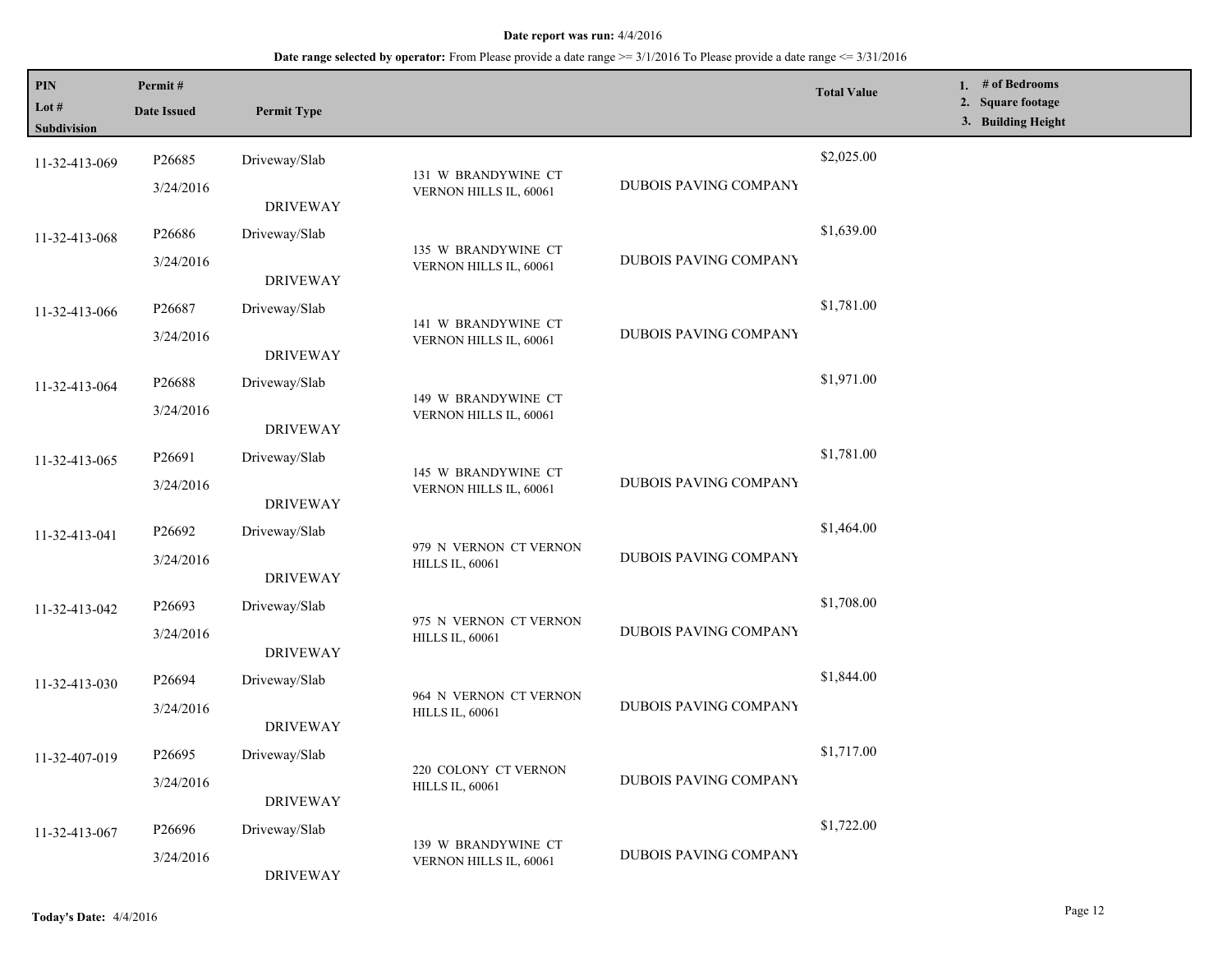| PIN<br>Lot $#$<br><b>Subdivision</b>                               | Permit#<br><b>Date Issued</b>   | <b>Permit Type</b>                    |                                                   |                                                   | <b>Total Value</b> | 1. $#$ of Bedrooms<br>2. Square footage<br>3. Building Height |
|--------------------------------------------------------------------|---------------------------------|---------------------------------------|---------------------------------------------------|---------------------------------------------------|--------------------|---------------------------------------------------------------|
| 99-99-996-882<br>LOT <sub>1</sub><br><b>TURTLE BAY</b>             | P26702<br>3/25/2016             | Re-Roofing<br><b>REROOF</b>           | 1823 N TURTLE BAY RD<br>VERNON HILLS IL, 60061    | LOT <sub>1</sub><br>NICK LEE                      | \$5,600.00         |                                                               |
| 15-06-401-025                                                      | P <sub>26703</sub><br>3/28/2016 | Fence<br><b>FENCE</b>                 | 148 N SOUTHFIELD DR<br>VERNON HILLS IL, 60061     | <b>CUSTOM BUILT FENCE</b>                         | \$2,400.00         | 3. 5.00                                                       |
| 15-08-403-002                                                      | P26704<br>3/28/2016             | Re-Roofing<br><b>RE-ROOF</b>          | 419 EVERGREEN DR<br>VERNON HILLS IL, 60061        | XPERT PROJECT LTD                                 | \$3,700.00         |                                                               |
| 99-00-000-344<br>LOT <sub>1</sub><br><b>GREGG'S LANDING POD 14</b> | P26707<br>3/28/2016             | Sewer Repair<br><b>SEWER REPAIR</b>   | 237 E COLONIAL DR<br>VERNON HILLS IL, 60061       | LOT <sub>1</sub><br>BLACK DIAMOND PLUMBII<br>INC. | \$4,700.00         |                                                               |
| 99-99-996-670                                                      | P26708<br>3/29/2016             | Re-Roofing<br><b>REROOF</b>           | 341 E MARSEILLES ST<br>VERNON HILLS IL, 60061     | DONALY ROOFING &<br>CONSTRUCTION COMPANY          | \$10,950.00        |                                                               |
| 15-05-418-001                                                      | P26709<br>3/29/2016             | Re-Roofing<br><b>REROOF</b>           | 7 MONTEBELLO DR<br>VERNON HILLS IL, 60061         | WILSON HOME RESTORATI                             | \$12,860.00        |                                                               |
| 15-04-309-006                                                      | P26710<br>3/29/2016             | Siding/Soffit/Fascia<br><b>SIDING</b> | 203 KNOLLWOOD LN<br>VERNON HILLS IL, 60061        | WILSON HOME RESTORATI                             | \$11,972.00        |                                                               |
| 15-06-403-025                                                      | P <sub>26713</sub><br>3/31/2016 | Water Heater<br><b>WATER HEATER</b>   | 1084 W WARREN LN<br>VERNON HILLS IL, 60061        | MOSHE SCHECHTER                                   | \$1,695.00         |                                                               |
| 15-06-405-014                                                      | P26717<br>3/31/2016             | Fence<br><b>CEDAR FENCE</b>           | 280 N HUNTER CT VERNON<br><b>HILLS IL, 60061</b>  | PAUL MATTHEWS                                     | \$4,880.00         | 3. 6.00                                                       |
| 15-08-202-031                                                      | P26718<br>3/31/2016             | Re-Roofing<br><b>REROOF</b>           | 103 TELEVISTA CT VERNON<br><b>HILLS IL, 60061</b> | ALOHA CONSTRUCTION IN                             | \$5,635.00         |                                                               |